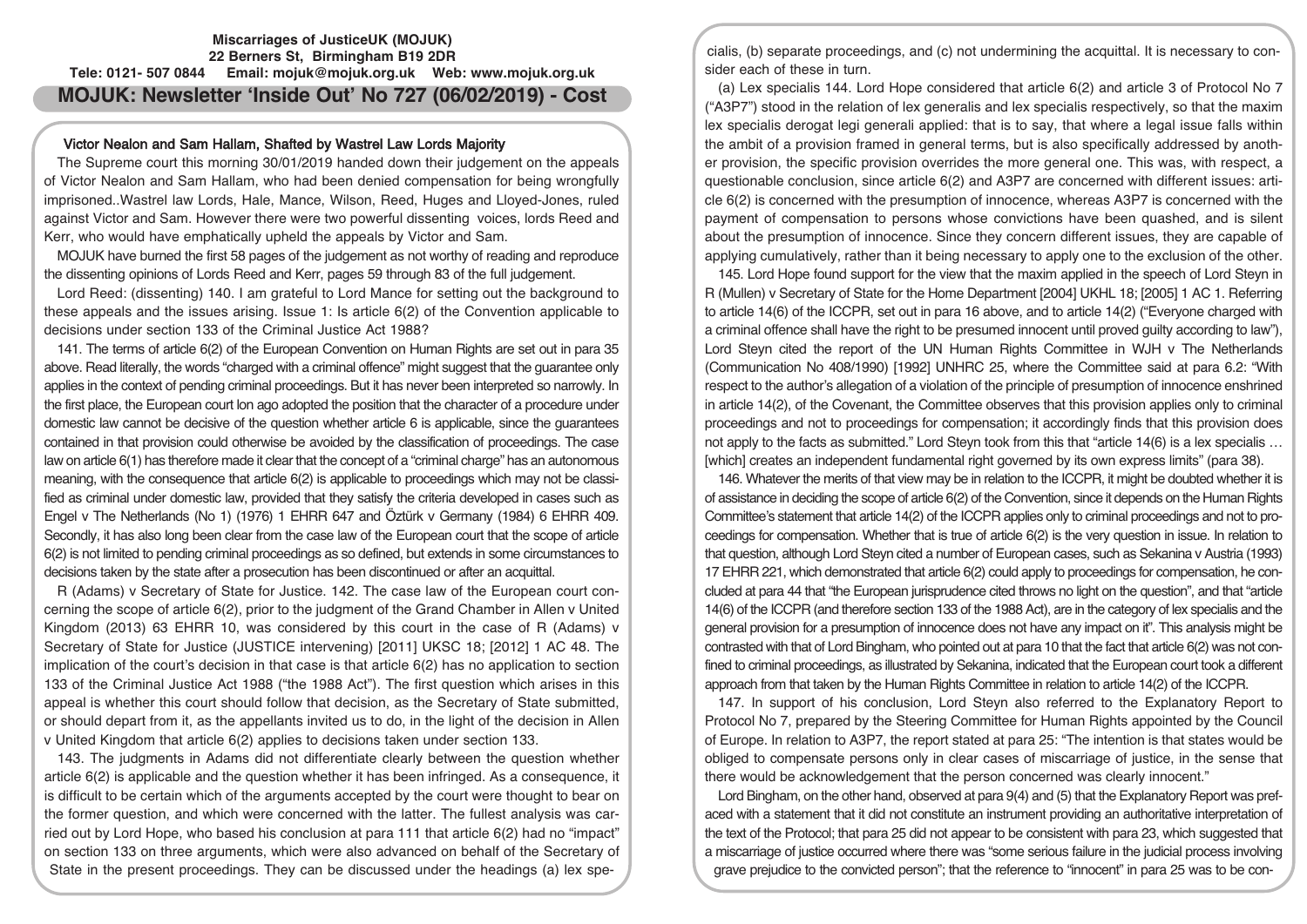trasted with the absence of any such word in A3P7; that the expressions used in the French and Spanish versions of A3P7 were not obviously apt to denote proof of innocence; and that a standard textbook on the Convention considered the interpretation of A3P7 put forward in para 25 to be too strict.

148. The question whether section 133 of the 1988 Act fell within the ambit of article 6(2) of the Convention did not, however, have to be decided in Mullen. Lord Hope returned to it in Adams. He accepted Lord Bingham's reasons for doubting whether Lord Steyn was right to find support for his view in the French text and in para 25 of the Explanatory Report, and therefore took a fresh look at the issue. His conclusion that section 133 fell outside the ambit of article 6(2) was based, as explained above, on the view that article 6(2) was excluded from applying within the scope of A3P7, since the latter was lex specialis relative to the lex generalis contained in the former. In forming that view, he relied on a passage in the court's judgment in Sekanina, in the section dealing not with applicability but with compliance. After explaining that "article 6(2) does not guarantee a person 'charged with a criminal offence' a right to compensation for detention on remand", the European court added at para 25: "In addition, despite certain similarities, the situation in the present case is not comparable to that governed by article 3 of Protocol No 7, which applies solely to a person who has suffered punishment as a result of a conviction stemming from a miscarriage of justice."

149. As explained above, A3P7 requires the payment of compensation to a person who has suffered punishment as a result of a conviction which is subsequently reversed on the ground that a new or newly discovered fact shows conclusively that there has been a miscarriage of justice. As the court stated in para 25 of Sekanina, the situation of the applicant in that case was not comparable to that governed by A3P7: he was seeking compensation for having been remanded in custody pending a trial at which he was acquitted, whereas A3P7 applies to persons who have suffered punishment as a result of a conviction. That is all that the court said in the relevant passage. Lord Hope, however, read more into it, stating at para 111: "… the fact that the court was careful to emphasise in Sekanina v Austria, para 25 that the situation in that case was not comparable to that governed by article 3 of the Seventh Protocol is an important pointer to the conclusion that, as Lord Steyn put it in Mullen, para 44, article 14(6) and section 133 of the 1988 Act are in the category of lex specialis and that the general provision for a presumption of innocence does not have any impact on them." That conclusion (with which Lord Clarke disagreed: para 230) did not follow from Sekanina or from any other judgment of the European court, and the subsequent judgment of that court in Allen v United Kingdom has in my opinion demonstrated that it is incorrect.

(b) Separate proceedings. 150. The second strand in Lord Hope's reasoning concerned the relationship between the determination of a claim under section 133 of the 1988 Act and the antecedent criminal proceedings. He stated at para 109 that "the Strasbourg cases show that its jurisprudence is designed to protect the criminal acquittal in proceedings that are closely linked to the criminal process itself", and went on at para 111 to distinguish "comments on the underlying facts of the case in subsequent proceedings of a different kind, such as a civil claim for damages". He illustrated the point by reference to Sekanina, noting that in its judgment the court said at para 22 that the Austrian legislation and practice linked "the criminal responsibility of the accused and the right to compensation - to such a degree that the decision on the latter issue can be regarded as a consequence and, to some extent, the concomitant, of the decision on the former". Lord Hope concluded that the system laid down by article 14(6) of the ICCPR, and implemented by section 133, did not cross the forbidden boundary, stating at para 111: "The procedure laid down in section 133 provides for a decision to be taken by the executive on the question of entitlement to compensation which is entirely separate from the proceedings in the criminal courts."

151. This reasoning is also questionable. Although procedurally separate, compensation pro-

ceedings under section 133 are nevertheless based on the quashing of a conviction by the criminal courts, and are directed towards obtaining compensation for harm inflicted by the state as a direct consequence of that conviction. But for the outcome of the criminal proceedings, there could be no compensation proceedings. In the language used by the European court, the outcome of the criminal proceedings is therefore "decisive" for the compensation proceedings, since it is a prerequisite of a compensation claim that the conviction has been quashed. The time limit for bringing a claim is also directly linked to the conclusion of the criminal proceedings: a factor which was regarded as relevant in a series of cases concerned with compensation proceedings under Norwegian law, such as Hammern v Norway (Application No 30287/96) (unreported) given 11 February 2003, para 43. Furthermore, the decision whether to award compensation, even before the amendment of section 133, depended on an assessment of the circumstances in which the conviction was quashed, based on an examination and evaluation of the judgment of the Court of Appeal. In these circumstances, even prior to Allen v United Kingdom, the Strasbourg case law clearly indicated that the compensation proceedings were likely to be regarded as a sequel or, as it was put in Sekanina, a consequence and concomitant, of the criminal proceedings, and therefore within the ambit of article 6(2).

(c) Not undermining the acquittal. 152. Finally, Lord Hope considered that a refusal of compensation under section 133, prior to its amendment, did not have the effect of undermining the acquittal in the criminal proceedings. That conclusion is consistent with that of the European court in Allen v United Kingdom and later cases. However, it goes to the question whether article 6(2) has been violated, not to the question whether it is applicable.

153. Lord Phillips and Lord Kerr agreed with Lord Hope on this topic. Lord Judge CJ, with whom Lord Brown, Lord Rodger and Lord Walker agreed on this topic, also treated A3P7 as a lex specialis which ousted the application of article 6(2) to proceedings under section 133. In the present case, the courts below were therefore correct to take the view that they were bound by Adams to hold that article 6(2) was inapplicable.

(2) Serious Organised Crime Agency v Gale. 154. Before turning to the more recent Strasbourg jurisprudence, it is also relevant to note the case of Serious Organised Crime Agency v Gale (Secretary of State for the Home Department intervening) [2011] UKSC 49; [2011] 1 WLR 2760, decided by this court a few months after Adams. The case concerned the question whether civil recovery proceedings under the Proceeds of Crime Act 2002, undertaken following the appellant's acquittal of criminal charges, were compatible with article 6(2). In the course of his judgment, with which a majority of the court agreed, Lord Phillips was critical of the distinction which he perceived in the case law of the European court between claims for compensation brought by an acquitted defendant against the state under public law, and claims for compensation brought by an alleged victim against an acquitted defendant under the law of tort, commenting at para 32 that "this confusing area of Strasbourg law would benefit from consideration by the Grand Chamber". Lord Dyson was less critical of the Strasbourg jurisprudence, and provided an illuminating analysis.

155. As he noted, cases in which article 6(2) was held to apply to proceedings instituted after the discontinuation of criminal proceedings or following an acquittal included, first, cases in which there was a sufficiently close link between the criminal proceedings and the other proceedings to engage article 6(2), even if on an application of the usual Engel criteria the latter proceedings would be characterised as civil. Those cases were described in Ringvold v Norway Reports of Judgments and Decisions 2003-II, p 117, para 36 as concerning "proceedings relating to such matters as an accused's obligation to bear court costs and prosecution expenses, a claim for reimbursement of his (or his heirs') nec-

2 3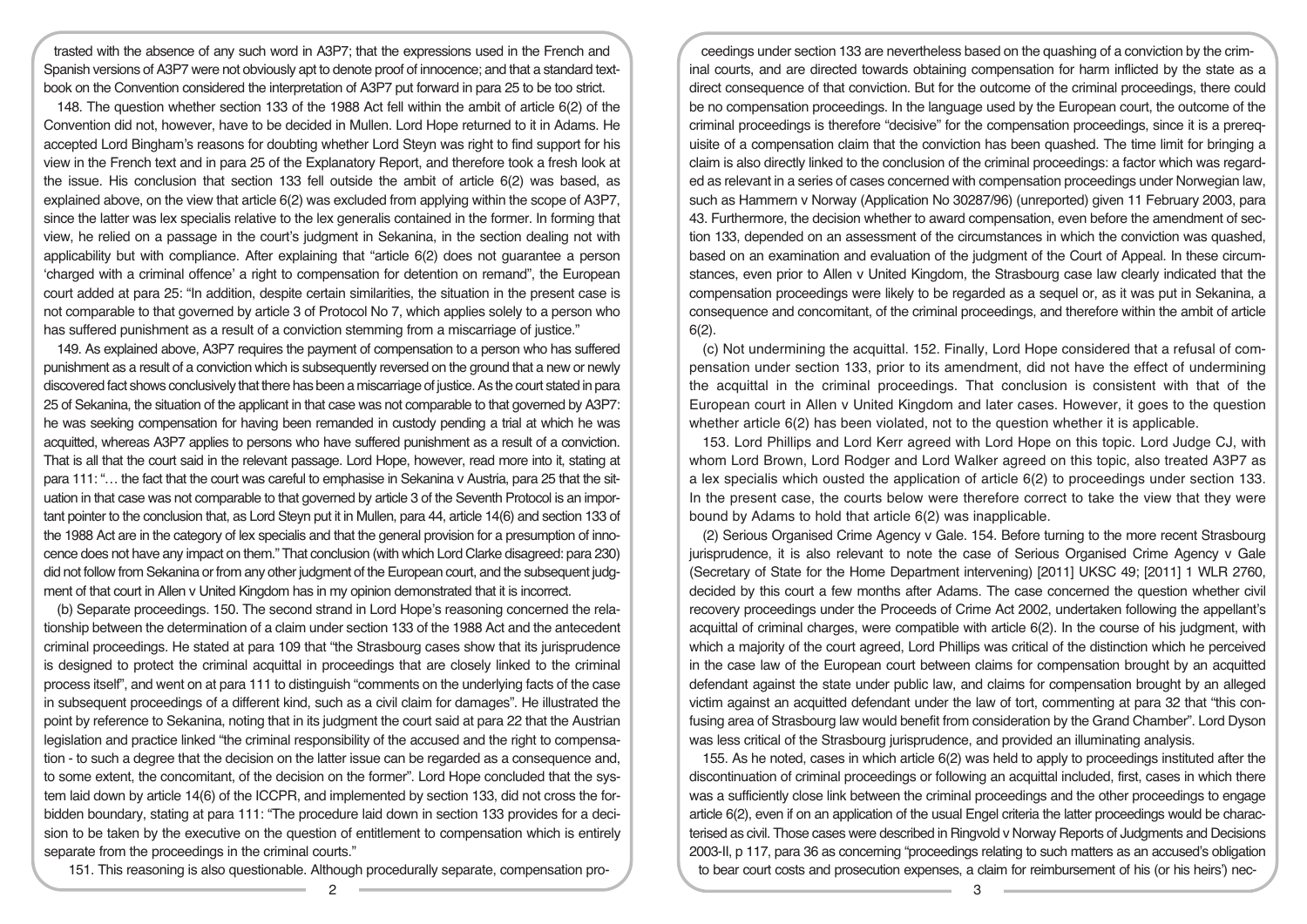essary costs, or compensation for detention on remand, matters which were found to constitute a consequence and the concomitant of the criminal proceedings". The focus of the inquiry was on whether the proceedings were the "direct sequel" or "a consequence and the concomitant" of the criminal proceedings: ibid, at para 41. As Lord Dyson stated at para 125: "Claims by an accused person following a discontinuation or acquittal for costs incurred as a result of the criminal proceedings and claims for compensation for detention are paradigm examples of such proceedings. The link between such claims and the criminal proceedings is so close that article 6(2) applies to both of them. The claims for compensation flow from the criminal proceedings. But for these proceedings, there would be no claims."

156. As Lord Dyson explained, civil claims for compensation, brought against the defendant under the law of tort, are not linked in that way to criminal proceedings. The victim of a civil wrong has a right to claim damages, in order to obtain a remedy for the harm which he or she has suffered, regardless of whether the defendant has been convicted or acquitted of a criminal offence arising out of the same facts. The victim's claim is not dependent on the defendant being prosecuted at all. Furthermore, as the court pointed out in Ringvold, para 38, if civil compensation proceedings automatically fell within the ambit of article 6(2), that would have: "the undesirable effect of pre-empting the victim's possibilities of claiming compensation under the civil law of tort, entailing an arbitrary and disproportionate limitation on his or her right of access to a court under article 6(1) of the Convention."

157. A separate basis on which article 6(2) had been held to apply to proceedings instituted after the discontinuation of criminal proceedings or following an acquittal was that a sufficient link with the criminal proceedings was created by the language used by the court in the civil proceedings. An example was the case of Y v Norway (2003) 41 EHRR 87, where the civil court stated in its judgment that it found it clearly probable that the defendant had committed the offences against the claimant with which he was charged. The European court found that there had been a violation of article 6(2).

158. Lord Dyson contrasted that case with Moullet v France (Application No 27521/04) (unreported) given 13 September 2007, where the applicant was a public official who had been charged with accepting bribes. The criminal proceedings were discontinued on the ground that they were time-barred. The official was then dismissed on the basis that the evidence showed that he had taken bribes. That decision was challenged under administrative law, but was upheld by the Conseil d'Etat on the ground that it had been based on "accurate facts" and on reasons which were not "materially or factually incorrect". A complaint to the European court was unsuccessful. The court considered whether the Conseil d'Etat "used such language in its reasoning as to create a clear link between the criminal case and the ensuing administrative proceedings and thus to justify extending the scope of article 6(2) to cover the latter". It noted that the applicant was not "formally declared guilty of the criminal offence of accepting bribes". The Conseil d'Etat had confined itself to determining the facts "without suggesting any criminal characterisation whatsoever … In other words, the domestic authorities managed in the instant case to keep their decision within a purely administrative sphere, where the presumption of innocence the applicant relied on did not obtain".

159. Similarly in Ringvold v Norway the court found that a domestic decision awarding compensation to a victim of sexual abuse, following the defendant's acquittal, did not fall within the scope of article 6(2). Although the domestic court had found that there was evidence "establishing that sexual abuse had occurred, and that, on the balance of probabilities, it was clear that the applicant was the abuser" (para 19), it "did not state, either expressly or in substance, that all the conditions were fulfilled for holding the applicant criminally liable with respect to the charges of which he had been acquitted" (para 38).

160. Lord Dyson commented at para 138 that the rationale of cases such as Y v Norway must be that if the domestic court chooses to treat civil proceedings as if the issue of criminal liability falls to be determined, then the fair trial protections afforded by article 6(2) should be respected. But if the decision in the civil proceedings is based on reasoning and language which go no further than is necessary for the purpose of determining the issue before that court and without making imputations of criminal liability, then the necessary link will not have been created.

(3) Allen v United Kingdom. 161. An opportunity for the Grand Chamber to consider this area of the law arose soon after Gale, in the case of Allen v United Kingdom. The applicant had been convicted of manslaughter. Her conviction was later quashed on the basis that, although the Crown case against her remained strong, a jury which had heard the fresh evidence might have come to a different conclusion. In terms of the categories subsequently adopted in Adams, it was a category 3 case. Her application for compensation under section 133 as originally enacted was unsuccessful, and her application for judicial review of that decision was dismissed. On appeal, the Court of Appeal held that there had been no violation of article 6(2): R (Allen) (formerly Harris) v Secretary of State for Justice [2008] EWCA Civ 808; [2009] 1 Cr App R 2. As was pointed out, article 6(2) could not possibly mean that compensation necessarily followed the quashing of a conviction on the basis of fresh evidence, otherwise A3P7 could not be in the terms it was. More controversially, Hughes LJ, giving the judgment of the court, expressed the view, applying dicta of Lord Steyn in the case of Mullen, that the phrase "miscarriage of justice" in section 133 of the 1988 Act was restricted to cases where the defendant was demonstrably innocent of the crimes of which he had been convicted: a view which was subsequently disapproved by the majority of this court in Adams.

162. When Allen reached the Grand Chamber of the European court, on a complaint directed not against the Secretary of State's decision to refuse the applicant's claim for compensation, but against the reasons given by the High Court and the Court of Appeal for dismissing her challenge to that decision, the European court was therefore considering section 133 in its unamended form. The Government contended that the complaint was inadmissible because article 6(2) had no application to decisions taken under section 133, as this court had held in Adams. The question whether section 133 fell within the scope of article 6(2) was therefore directly in issue. In deciding that question, the Grand Chamber court undertook a careful review of the court's case law, and considered the relationship between article 6(2) and A3P7.

163. The Grand Chamber began its assessment by explaining the justification, in accordance with the most fundamental principles of the Convention case law, for giving article 6(2) a wider application than a literal reading of the text would suggest. As it explained at para 92: "The object and purpose of the Convention, as an instrument for the protection of human beings, requires that its provisions be interpreted and applied so as to make its safeguards practical and effective." The need to ensure that the right guaranteed by article 6(2) is practical and effective entails that it cannot be viewed solely as a procedural guarantee in the context of a criminal trial, but has a second aspect (para 94): "Its general aim, in this second aspect, is to protect individuals who have been acquitted of a criminal charge, or in respect of whom criminal proceedings have been discontinued, from being treated by public officials and authorities as though they are in fact guilty of the offence charged. In these cases, the presumption of innocence has already operated, through the application at trial of the various requirements inherent in the procedural guarantee it affords, to prevent an unfair criminal conviction being imposed. Without protection to ensure respect for the acquittal or the discontinuation decision in any other proceedings, the fair trial guarantees of article 6(2) could risk becom-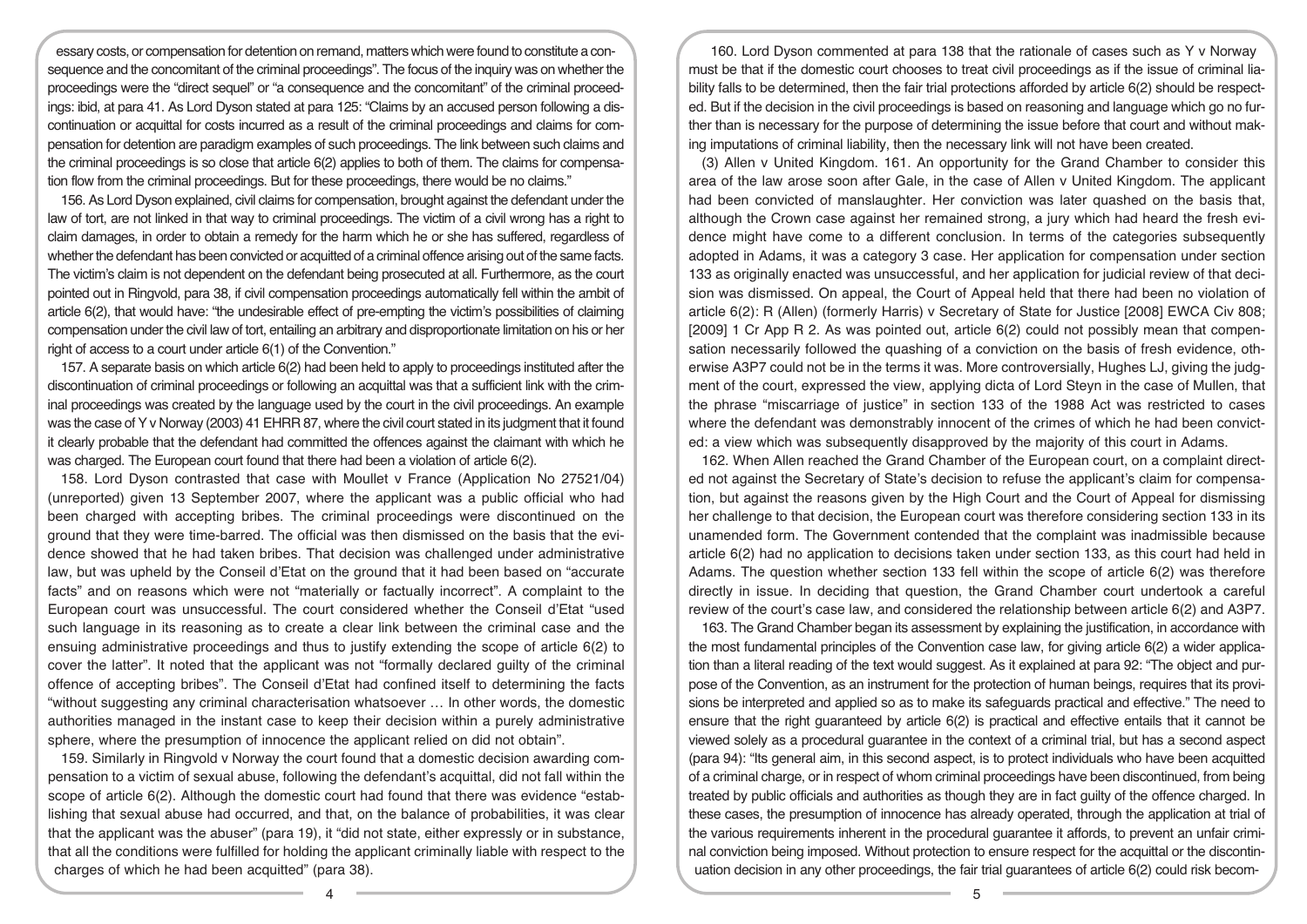ing theoretical and illusory. What is also at stake once the criminal proceedings have concluded is the person's reputation and the way in which that person is perceived by the public."

164. The Grand Chamber reviewed how the court's jurisprudence in relation to the second aspect of article 6(2) had developed over time. In doing so, it did not attempt to justify or reconcile all of the decisions on their particular facts: a task which, in relation to some of the case law, might have been challenging. Instead, it sought to derive from the cases the underlying principles, and to explain how they had evolved. In some early cases in which the court had found article 6(2) to be applicable, despite the absence of a pending criminal charge, it had said that the judicial decisions taken following criminal proceedings, for example with regard to an obligation to bear court and prosecution costs, or compensation for pre-trial detention or other adverse consequences, were "consequences and necessary concomitants of", or "a direct sequel to", the conclusion of the criminal proceedings. Similarly, in a later series of cases, such as Sekanina v Austria, it had concluded that Austrian legislation and practice "link[ed] the two questions - the criminal responsibility of the accused and the right to compensation - to such a degree that the decision on the latter issue could be regarded as a consequence and, to some extent, the concomitant of the decision on the former", so that article 6(2) applied to the compensation proceedings. Developing this idea in subsequent cases, such as Hammern v Norway, the court had found that the applicants' compensation claim "not only followed the criminal proceedings in time, but was also tied to those proceedings in legislation and practice, with regard to both jurisdiction and subject matter", creating a link between the two sets of proceedings with the result that article 6(2) was applicable. In cases such as Ringvold v Norway and Y v Norway, concerning the victim's right to compensation from the applicant, who had previously been found not guilty of the criminal charge, the court had held that where the decision on civil compensation contained a statement imputing criminal liability, this would create a link between the two proceedings such as to engage article 6(2) in respect of the judgment on the compensation claim.

165. The Grand Chamber also cited its decision in OL v Finland (Application No 61110/00) (unreported) given 5 July 2005, in which an appeal was brought against a child care order, made on the basis of a psychiatric report stating that it was highly probable that the child had been sexually abused by her father, after the public prosecutor decided not to bring charges. In dismissing the appeal, the domestic court stated: "The public care order was based on the expert opinion resulting from the psychiatric examinations. However, it is unclear whether A has been subjected to sexual abuse. This possibility cannot be excluded, either. According to the examinations it is undisputed that A has become predisposed to sexuality, not suitable for a child of her age. It is also clear that living with a mentally ill mother has had negative effects on A's psychical development ..." The European court dismissed the father's complaint of a violation of article 6(2) as manifestly ill-founded, observing: "In this particular case, although the prosecutor did not prefer charges against the applicant, the decision to place A into public care was legally and factually distinct. Regardless of the conclusion reached in the criminal investigation against the applicant, the public care case was thus not a direct sequel to the former." Nor was a sufficient link between the two proceedings created by the language used by the domestic court: "the impugned ruling of the Supreme Administrative Court in no way stated that the applicant was criminally liable with regard to the charges which the prosecutor had dropped".

166. More recently, the court had expressed the view that following the discontinuation of criminal proceedings, the presumption of innocence required that the lack of a person's criminal conviction should be preserved in any other proceedings of whatever nature. It had also indicated that the operative part of an acquittal judgment must be respected by any authority referring directly or indirectly to the criminal responsibility of the person in question.

167. The Grand Chamber then considered the specific context of judicial proceedings following the quashing of a conviction, giving rise to an acquittal, and stated at para 104: "Whenever the question of the applicability of article 6(2) arises in the context of subsequent proceedings, the applicant must demonstrate the existence of a link, as referred to above [ie in the discussion of the previous case law], between the concluded criminal proceedings and the subsequent proceedings. Such a link is likely to be present, for example, where the subsequent proceedings require examination of the outcome of the prior criminal proceedings and, in particular, where they oblige the court to analyse the criminal judgment; to engage in a review or evaluation of the evidence in the criminal file; to assess the applicant's participation in some or all of the events leading to the criminal charge; or to comment on the subsisting indications of the applicant's possible guilt."

168. The Grand Chamber next addressed the argument that article 6(2) did not apply to section 133 of the 1988 Act because the latter fell within the scope of A3P7, which was argued to be lex specialis: the argument accepted by a majority of this court in Adams. The Grand Chamber had earlier mentioned the UN Human Rights Committee's communication in WJH v The Netherlands, which, as it noted, proceeded on the basis that article 14(2) of the ICCPR applied only to criminal proceedings. It also cited the Explanatory Report on Protocol No 7, including the passages to which Lord Bingham had referred in Mullen, observing at para 133 that the report itself provided that it did not constitute an authoritative interpretation of the text, and adding that the report's reference to the need to demonstrate innocence must now be considered to have been overtaken by the court's intervening case law on article 6(2). It concluded at para 105: "Having regard to the nature of the article 6(2) guarantee outlined above, the fact that section 133 of the 1988 Act was enacted to comply with the respondent state's obligations under article 14(6) ICCPR, and that it is expressed in terms almost identical to that article and to article 3 of Protocol No 7, does not have the consequence of taking the impugned compensation proceedings outside the scope of applicability of article 6(2), as argued by the Government. The two articles are concerned with entirely different aspects of the criminal process; there is no suggestion that article 3 of Protocol No 7 was intended to extend to a specific situation general guarantees similar to those contained in article 6(2). Indeed, article 7 of Protocol No 7 clarifies that the provisions of the substantive articles of the Protocol are to be regarded as additional articles to the Convention, and that 'all the provisions of the Convention shall apply accordingly'. Article 3 of Protocol No 7 cannot therefore be said to constitute a form of lex specialis excluding the application of article 6(2)." The lex specialis argument was therefore roundly rejected.

169. The Grand Chamber then applied the general principles set out earlier in its judgment to the facts of Allen. It identified the relevant question as being "whether there was a link between the concluded criminal proceedings and the compensation proceedings, having regard to the relevant considerations" set out in para 104 of the judgment. In that regard, it stated at paras 107-108: "107. … In this respect, the court observes that proceedings under section 133 of the 1988 Act require that there has been a reversal of a prior conviction. It is the subsequent reversal of the conviction which triggers the right to apply for compensation for a miscarriage of justice. Further, in order to examine whether the cumulative criteria in section 133 are met, the Secretary of State and the courts in judicial review proceedings are required to have regard to the judgment handed down by the CACD [the Court of Appeal Criminal Division]. It is only by examining this judgment that they can identify whether the reversal of the conviction, which resulted in an acquittal in the present applicant's case, was based on new evidence and whether it gave rise to a miscarriage of justice.

108. The court is therefore satisfied that the applicant has demonstrated the existence of the nec-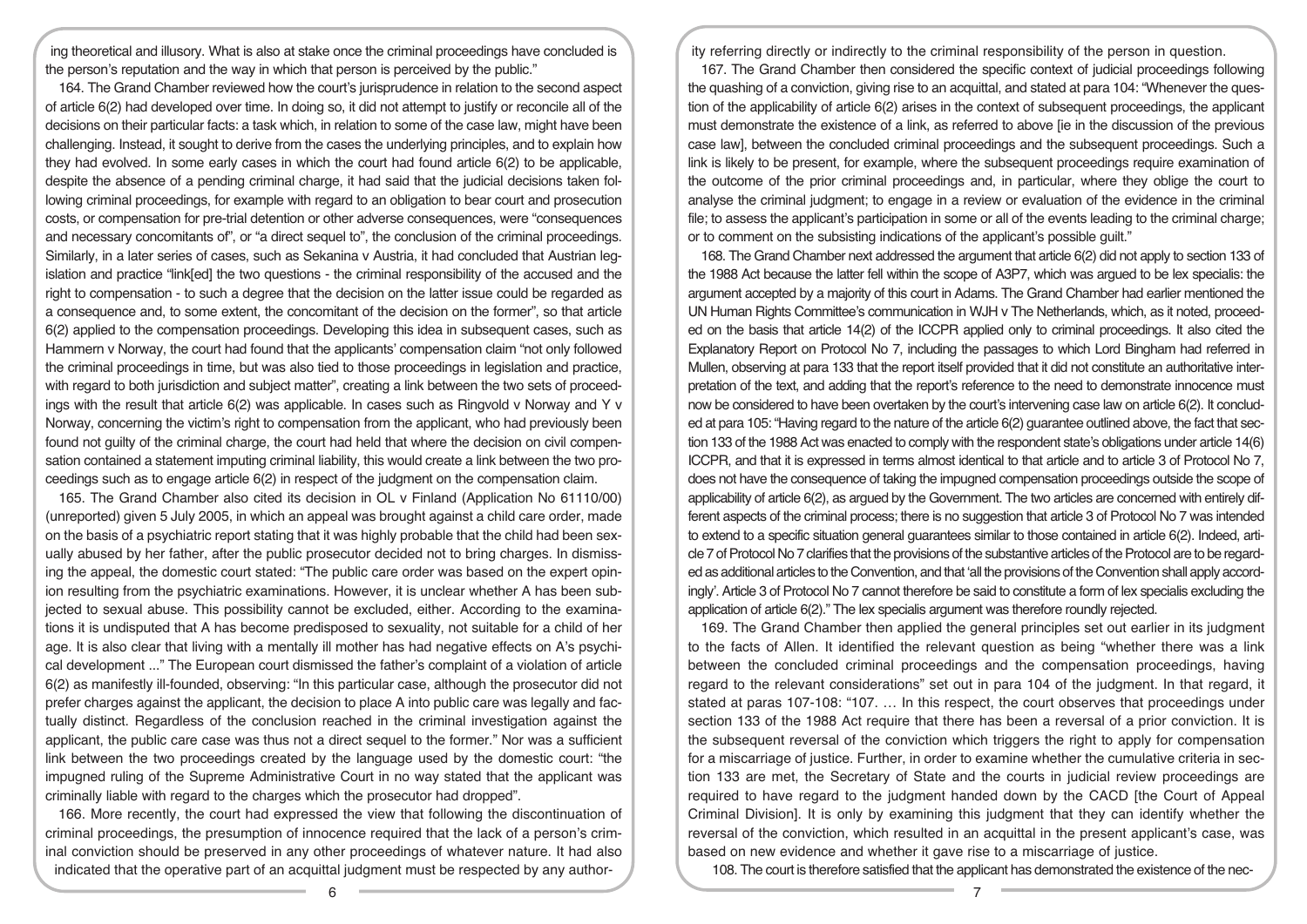essary link between the criminal proceedings and the subsequent compensation proceedings. As a result, article 6(2) applied in the context of the proceedings under section 133 of the 1988 Act to ensure that the applicant was treated in the latter proceedings in a manner consistent with her innocence."

170. The critical factors in establishing the necessary link between the decision of the Court of Appeal in the criminal proceedings, and the subsequent proceedings under section 133, were therefore that the quashing of the conviction was a prerequisite of proceedings under section 133, and that in order to arrive at a decision on the claim it was necessary for the Secretary of State to examine the judgment of the Court of Appeal so as to determine whether the criteria in section 133 were satisfied. That reasoning applies equally, if not a fortiori, to section 133 in its amended form.

171. The only remaining question, therefore, in relation to the applicability of article 6(2) to decisions taken under section 133 as amended, is whether, as counsel for the Secretary of State submitted, this court should decline to follow the decision of the Grand Chamber. In counsel's submission, our doing so would encourage, or stimulate, further dialogue where the issue could be reviewed and addressed in full.

172. This court's approach to judgments of the European Court of Human Rights is well established. Section 2 of the Human Rights Act requires the courts to "take into account" decisions of the European court, not necessarily to follow them. In taking them into account, this court recognises their particular significance. As Lord Bingham observed in Kay v Lambeth London Borough Council [2006] UKHL 10; [2006] 2 AC 465, para 44: "The Strasbourg court authoritatively expounds the interpretation of the rights embodied in the Convention and its protocols, as it must if the Convention is to be uniformly understood by all member states." Nevertheless, it can sometimes be inappropriate to follow Strasbourg judgments, as to do so may prevent this court from engaging in the constructive dialogue or collaboration between the European court and national courts on which the effective implementation of the Convention depends. In particular, dialogue has proved valuable on some occasions in relation to chamber decisions of the European court, where this court can be confident that the European court will respond to the reasoned and courteous expression of a diverging national viewpoint by reviewing its position.

173. The circumstances in which constructive dialogue is realistically in prospect are not, however, unlimited. As Lord Neuberger of Abbotsbury MR explained in Manchester City Council v Pinnock (Secretary of State for Communities and Local Government intervening) [2010] UKSC 45; [2011] 2 AC 104, para 48: "Where, however, there is a clear and constant line of decisions whose effect is not inconsistent with some fundamental substantive or procedural aspect of our law, and whose reasoning does not appear to overlook or misunderstand some argument or point of principle, we consider that it would be wrong for this court not to follow that line." There is also unlikely to be scope for dialogue where an issue has been authoritatively considered by the Grand Chamber, as Lord Mance indicated in R (Chester) v Secretary of State for Justice [2013] UKSC 63; [2014] AC 271, para 27: "It would have then to involve some truly fundamental principle of our law or some most egregious oversight or misunderstanding before it could be appropriate for this court to contemplate an outright refusal to follow Strasbourg authority at the Grand Chamber level."

174. No circumstances of the kind contemplated in those dicta exist in the present case. The Grand Chamber's conclusion was carefully considered, and was based on a detailed analysis of the relevant Strasbourg case law. It was consistent with a line of authorities going back decades. It was intended to provide authoritative guidance, and has been followed in numerous subsequent judgments, such as Cleve v Germany (Application No 48144/09) (unreported) given 15 January 2015, Kapetanios v Greece (Application Nos 3453/12, 42941/12 and 9028/13) (unreported) given 30 April 2015 and Dicle and Sadak v Turkey (Application No 48621/07) (unreported) given 16 June 2015. It did not involve any principle

of English law, or any oversight or misunderstanding. On the contrary, it is the reasons given in Adams to support the conclusion that article 6(2) has no application to section 133 of the 1988 Act which, with respect, are less than compelling. The lex specialis argument is unpersuasive, for the reasons explained at paras 144-149 above, and those set out by the Grand Chamber at para 105 of its judgment. The "separate proceedings" argument is equally unpersuasive, as explained at para 151 above, and at para 107 of the Grand Chamber's judgment. That is also the implication of Lord Dyson's analysis in Gale, where he explained at para 125 (quoted in para 155 above) why claims by a defendant for compensation for detention are a paradigm example of proceedings which are sufficiently closely linked to criminal proceedings for article 6(2) to apply. The "not undermining the acquittal" argument bears on compliance with article 6(2), not on whether it is applicable.

175. I recognise that the dicta which I have cited from Pinnock and Chester are not to be treated as if they had statutory force. Nevertheless, they are in my view persuasive. I find it difficult to accept that this court should deliberately adopt a construction of the Convention which it knows to be out of step with the approach of the European Court of Human Rights, established by numerous Chamber judgments over the course of decades, and confirmed at the level of the Grand Chamber, in the absence of some compelling justification for taking such an exceptional step. For my part, I can see no such justification.

Conclusion on issue 1 176. For the reasons I have explained, I would hold that decisions taken under section 133 fall within the ambit of article 6(2). I would therefore depart from the decision in Adams in so far as it adopted the contrary view.

Issue 2: Is section 133(1ZA) incompatible with article 6(2)? 177. Once it has been established that there is a sufficient link between proceedings under section 133 and the antecedent criminal proceedings, the court must determine whether the presumption of innocence has been respected. The approach to be adopted to this question was the second area of the law which was reviewed by the Grand Chamber in Allen v United Kingdom.

178. As the court observed, there is no single approach to ascertaining the circumstances in which article 6(2) will be violated in the context of proceedings which follow the conclusion of criminal proceedings. In particular, the court explained in para 121 that in cases concerning applications by a former accused for compensation or costs, where the criminal proceedings were discontinued, it had been held that a refusal of compensation or costs might raise an issue under article 6(2) "if supporting reasoning which could not be dissociated from the operative provisions amounted in substance to a determination of the accused's guilt", but that no violation had been found where domestic courts had described a "state of suspicion" without making any finding of guilt. In Sekanina, however, the court drew a distinction between cases where the criminal proceedings had been discontinued and those where a final acquittal judgment had been handed down "clarifying that the voicing of suspicions regarding an accused's innocence was conceivable as long as the conclusion of criminal proceedings had not resulted in a decision on the merits of the accusation, but that it was no longer admissible to rely on such suspicions once an acquittal had become final."

In Sekanina, the domestic court rejected the applicant's claim for compensation for detention, saying that, in acquitting him, the jury took the view that the suspicion was not sufficient to reach a guilty verdict, but "there was, however, no question of that suspicion's being dispelled" (para 29). The European court said that this left open a doubt as to the correctness of the acquittal and was incompatible with the presumption of innocence.

179. To give one other example, in cases involving civil compensation claims lodged by victims, regardless of whether the criminal proceedings ended in discontinuation or acquittal,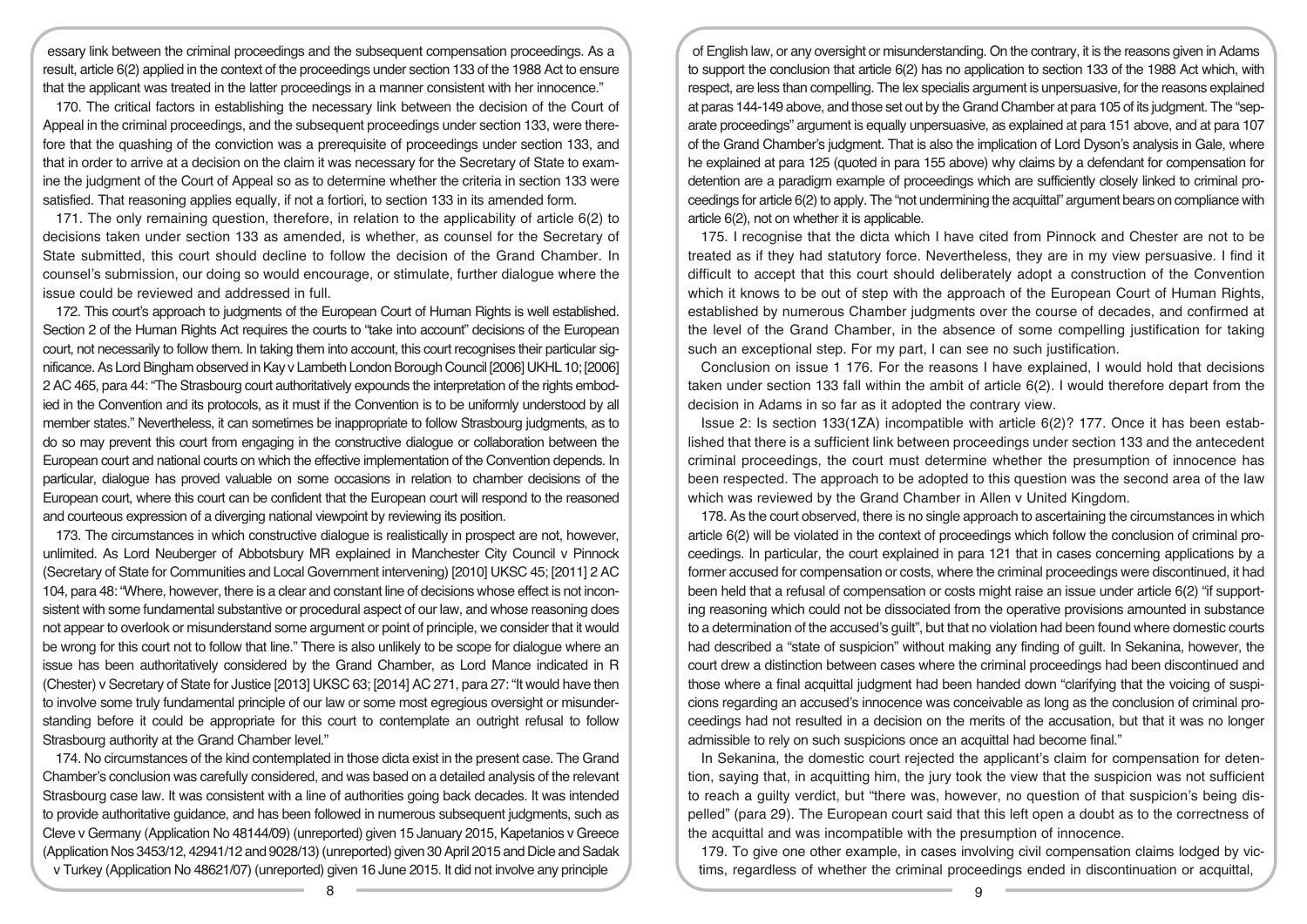the court had emphasised that while exoneration from criminal liability ought to be respected in the civil compensation proceedings, it should not preclude the establishment of civil liability to pay compensation arising out of the same facts on the basis of a less strict burden of proof. However, if the national decision on compensation were to contain a statement imputing criminal liability to the respondent party, this would raise an issue falling within the ambit of article 6(2).

180. Turning to consider the circumstances in Allen itself, the court observed that the applicant's conviction was quashed on the ground that it was "unsafe", because new evidence might have affected the jury's decision had it been available at trial. The Court of Appeal did not itself assess all the evidence in order to decide whether guilt had been established beyond reasonable doubt. Nor had it ordered a retrial, since the applicant had already served her sentence. In these circumstances, although the quashing of the conviction resulted in a verdict of acquittal being entered, it was not "an acquittal 'on the merits' in a true sense". In that respect, the court contrasted the case with Sekanina and the similar case of Rushiti v Austria (2001) 33 EHRR 56, "where the acquittal was based on the principle that any reasonable doubt should be considered in favour of the accused". The court observed, at para 127, that "in this sense, although formally an acquittal, the termination of the criminal proceedings against the applicant might be considered to share more of the features present in cases where criminal proceedings have been discontinued."

181. The court next considered whether the criteria laid down by section 133 as originally enacted were themselves incompatible with article 6(2). As it observed, there was nothing in the criteria which called into question the innocence of an acquitted person, and the legislation did not require any assessment of the applicant's criminal guilt.

182. The court next considered the approach adopted by the domestic courts in the case before it. They had been entitled under the Convention to conclude that more than an acquittal was required in order to establish a miscarriage of justice, "provided always that they did not call into question the applicant's innocence". In that regard, the court referred to the view expressed by Lord Steyn in Mullen (subsequently adopted by the minority in Adams) that a miscarriage of justice, within the meaning of section 133(1), would only arise where the person concerned was innocent, and that section 133 therefore required that the new or newly discovered fact must demonstrate the applicant's innocence beyond reasonable doubt. The court observed that "what is important above all is that the judgments of the High Court and the Court of Appeal did not require the applicant to satisfy Lord Steyn's test of demonstrating her innocence".

183. The difference in the present case is that the insertion of section 133(1ZA) into the 1988 Act has had the effect of introducing a test that the fresh evidence has to establish beyond reasonable doubt that the applicant did not commit the offence. In the present proceedings, the Divisional Court and the Court of Appeal considered this test to be compatible with article 6(2), since it did not require the applicant to establish his innocence, but imposed a narrower requirement, namely that he demonstrate that his innocence had been established by a new or newly discovered fact "and nothing else", as the Court of Appeal stated at para 48. The refusal of an application under section 133 did not, therefore, in their view cast doubt on the person's innocence generally. The Court of Appeal observed that a focus on the new or newly discovered fact and nothing else was central to limiting eligibility for compensation to a narrower category of cases than the entire corpus of cases where a conviction was quashed. It also considered that the European court's observations about Lord Steyn's test in Mullen were directed to the dangers of imposing a general requirement of having to demonstrate innocence, which was not what was required by section 133.

184. I do not find this an easy question, but I have respectfully come to a different conclusion from the courts below. In the context of decisions made under the amended section 133, the distinction between a requirement that innocence be established, and a requirement that innocence be established by a new or newly discovered fact and nothing else, appears to me to be unrealistic. A person who can make

a valid application under section 133 is, of necessity, someone whose conviction has been quashed because of the impact of a new or newly discovered fact: that follows from the terms of section 133(1). In most cases which satisfy that criterion, there will not be any other reason for the quashing of the conviction. A decision by the Secretary of State that the new or newly discovered fact does not establish the person's innocence does not, therefore, usually leave open a realistic possibility that he or she has been acquitted for some other reason, which that decision leaves unaffected. On the contrary, the implication of the decision is likely to be that, although the new or newly discovered fact has led to the quashing of the conviction, the person's innocence has not been established. The decision therefore casts doubt on the innocence of the person in question and undermines the acquittal.

185. The idea that there is a meaningful distinction between assessing whether innocence has been established by a new or newly discovered fact, and assessing whether innocence has been established in a more general sense, also appears to me to be unrealistic for another reason. Normally, at least, the significance of a new piece of evidence can only be assessed in the context of the evidence as a whole. That is illustrated by the present cases. The photograph of Mr Hallam in Mr Harrington's company does not in itself tell one anything about his guilt or innocence of the murder. It is only when considered in the context of the alibi evidence that its significance becomes apparent. In Mr Nealon's case, the presence of an unknown male's DNA on the victim's underwear tells one nothing in itself about Mr Nealon's guilt or innocence of an attempted rape. It is only in the context of her evidence about the behaviour of her attacker and her contact with other males on the day in question, and the evidence of other witnesses eliminating the most likely alternative explanations of the presence of the DNA, that its significance can be assessed. There is no material difference, in these situations, between asking whether the applicant's innocence has been established by the new or newly discovered fact, and asking whether his innocence has been established.

186. The majority of this court have reached the same conclusion as the courts below, but for somewhat different reasons. As I understand their reasoning, they emphasise that, in Allen v United Kingdom, the Grand Chamber found no violation of article 6(2) in the judgment of the Court of Appeal upholding the refusal of compensation under section 133 in its original form to an applicant who, in terms of the domestic categories subsequently adopted in Adams, fell into category 3, and failed to fall into category 2. They consider that it must, or at least may, be equally compatible with article 6(2) to require the applicant to demonstrate that he falls into category 1.

187. I accept that the implication of the decision in Allen v United Kingdom is that it is not necessarily incompatible with article 6(2) to refuse compensation under section 133 in cases falling within the category later described in Adams as category 3: that is to say, cases where the fresh evidence renders the conviction unsafe in that, had it been available at the time of the trial, a reasonable jury might or might not have convicted the defendant. The effect of the decision of this court in Adams, confining compensation to cases in category 2 (where the fresh evidence so undermines the evidence against the defendant that no conviction could possibly be based upon it), has been held in later cases before the European court to be compatible with article 6(2): see, for example, ALF v United Kingdom (Application No 5908/12) (unreported) given 12 November 2013. It is not a violation of the presumption of innocence to say that a case falling within category 3 (or category 4: cases where something has gone seriously wrong in the investigation of the offence or the conduct of the trial, resulting in the conviction of someone who should not have been convicted) does not constitute a miscarriage of justice. Nor is there any objection under article 6(2) to other criteria for the award of compensation that do not require the applicant to establish his or her innocence: for example, criteria precluding compensation where successful appeals are brought within time, or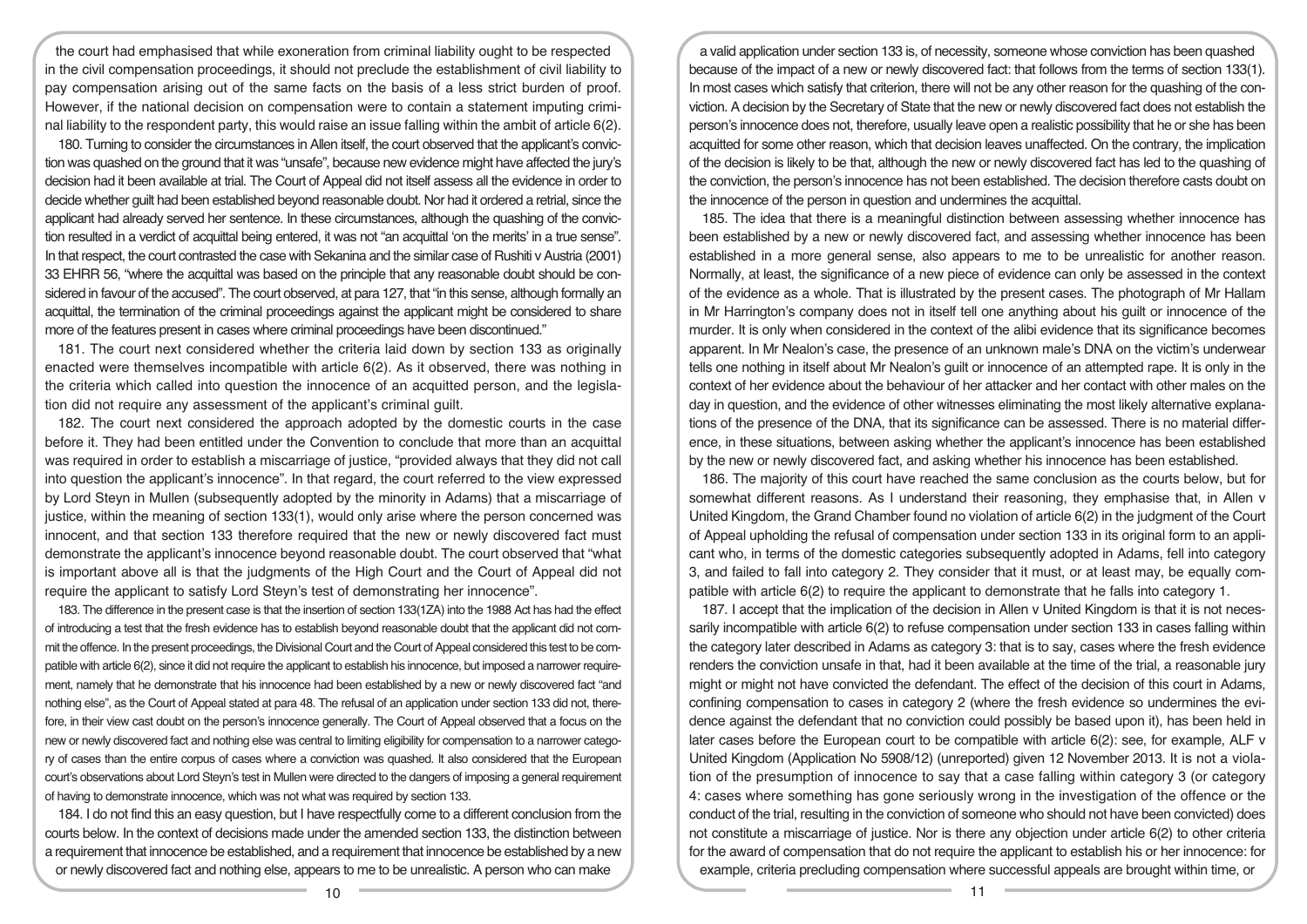where convictions are quashed because of misdirections. The problem which arises under article 6(2) when compensation is confined to persons in category 1 - cases where the fresh evidence shows clearly that the defendant is innocent of the crime of which he was convicted - as under section 133 as amended, is quite specific. It is that it effectively requires the Secretary of State to decide whether persons whose convictions are quashed because of fresh evidence have established that they are innocent. In Allen, the Grand Chamber found at para 128 that there was nothing in the criteria set out in section 133 as it then stood which called into question the innocence of an acquitted person, and that the legislation itself did not require any assessment of the applicant's criminal guilt. I doubt whether the same could be said of section 133 in its amended form.

188. In cases falling within category 2, the person has received an acquittal "on the merits", in the language used by the European court: the Court of Appeal has assessed all the evidence and has concluded that, allowing the defendant the benefit of any reasonable doubt, only a verdict of acquittal could reasonably be arrived at. The principle in Sekanina therefore applies, and it is no longer permissible to rely on suspicions regarding the defendant's innocence, as the Secretary of State must do when refusing an application for compensation under the amended section 133 on the ground that the fresh evidence does not demonstrate the applicant's innocence. Furthermore, the implication of para 128 of the European court's judgment in Allen - a category 3 case - is that even in cases where there has not been an acquittal "on the merits" in that sense, as may be the position in the present cases, it is nevertheless impermissible for the criteria for awarding compensation to "[call] into question the innocence of an acquitted person or to require any assessment of the applicant's criminal guilt". If the appellants' criminal guilt is to be assessed, they are entitled under the Convention to the protections afforded in criminal proceedings, including the benefit of the presumption of innocence.

189. So far as the European court's comments about Lord Steyn's speech are concerned, the court appears to me to have understood that Lord Steyn required the applicant's innocence to be established by a new or newly discovered fact. Its comments seem to me to provide some support for my conclusion. The critical question does not however turn on how the court's references to Lord Steyn's speech are to be construed, but on how the approach to article 6(2) laid down by the court applies to section 133 in its amended form. For the reasons I have explained, the criterion laid down in section 133(1ZA) is in my opinion incompatible with article 6(2).

190. Counsel for the Secretary of State submitted, however, that a violation of article 6(2) was avoided by means of the Secretary of State's statement, in each of the decision letters, that nothing in the letter was intended to undermine, qualify or cast doubt upon the decision to quash the conviction, and that the applicant was presumed to be and remained innocent of the charge brought against him. I am unable to agree that this statement ensures that article 6(2) is respected. The application of a test which in substance infringes the presumption of innocence is not rendered acceptable by the addition of words intended to avoid a conflict with article 6(2), if the overall effect is nevertheless to undermine a previous acquittal. The point is illustrated by the case of Hammern v Norway, where the operation of a statutory test which required the applicant to prove that he did not perpetrate the acts forming the basis of the charges was incompatible with article 6(2), notwithstanding a statement in the decision that "I should like to stress that the refusal of a compensation claim does not entail that the previous acquittal is undermined or that the acquittal is open to doubt". The European court commented at para 48 that it was "not convinced that, even if presented together with such a cautionary statement, the impugned affirmations were not capable of calling into doubt the correctness of the applicant's acquittal, in a manner incompatible with the presumption of innocence". That comment is equally apposite in the present case.

191. Finally on this issue, counsel for the Secretary of State submitted that, in order for this court to find that section 133(1ZA) was incompatible with article 6(2), it would have to go significantly further than did the European court in Allen, contrary to the principle expressed in R (Ullah) v Special Adjudicator [2004] UKHL 26; [2004] 2 AC 323, para 23. That argument cannot be accepted. The conclusion which I have reached is based on principles which were already well-established before the case of Allen, and which received the approval of the Grand Chamber in that judgment.

Conclusion on Issue 2. 192. For these reasons, I conclude that the definition of a "miscarriage of justice" introduced by section 133(1ZA) of the 1988 Act is incompatible with article 6(2) of the Convention, and would have made a declaration to that effect.

Lord Kerr: (dissenting) Introduction

193. I agree with Lord Reed that the appeals in these cases should be allowed and that the declaration of incompatibility which he proposes should be made.

194. It is important to keep clearly in mind that the focus of the case is on the compatibility of section 133(1ZA) of the 1988 Act with article 6(2) of ECHR. The starting point for any discussion of this question must be whether the article is engaged by decisions taken under section 133. For the reasons so compellingly given by Lord Reed, such decisions do fall within the ambit of article 6(2). Inasmuch as the decision in Adams suggested otherwise, it should not be followed. In any event, as Lord Reed has demonstrated, the decision in that case conflated the questions whether article 6(2) was engaged and whether it had been breached.

195. Lady Hale agrees that article 6(2) is engaged - see para 77 of her judgment. Lord Mance in paras 35-53 of his judgment discusses whether article 6(2) should be "applied" to decisions taken under section 133. As he has pointed out, recent case law from the Strasbourg court has focused on the question whether there is a sufficient link between the impugned decision and the second aspect of the article 6(2) obligation. But, on Lord Mance's analysis, the focus is not concerned with the question whether the article was engaged but rather on whether it has been violated. I do not construe his judgment, therefore, as suggesting that this species of decision lies outside the ambit of article 6(2).

196. Lord Wilson agrees (albeit with reluctance) with Lord Reed, that, if article 6(2) has the meaning ascribed to it by the ECtHR, in particular in the Allen case, section 133(1ZA) of the 1988 Act is incompatible with it. Although he declines to follow the case law of Strasbourg on the question of the meaning of article 6(2), I detect nothing in his judgment which suggests that he would find that decisions made under section 133 did not fall within its ambit, if interpreted in accordance with that case law.

197. Lord Hughes has said that article 6(2), in its second aspect, applies and thus governs subsequent proceedings when there is a link between them and the previously concluded criminal proceedings. In contrast to Lord Mance, it would appear that Lord Hughes considers that the existence of a link was prerequisite to the engagement of article 6(2). But, Lord Hughes' judgment does not appear to me to be inconsistent with acceptance that the link is present where a decision under section 133 requires to be taken.

198. At para 99(c) of his judgment Lord Hughes sets out four considerations said to be indicative of the likelihood of the existence of a link, all of which, apart possibly from the final one, seem to be present in this case. They are present where: (i) an analysis of the criminal judgment must be undertaken; (ii) where a review or evaluation of the evidence in the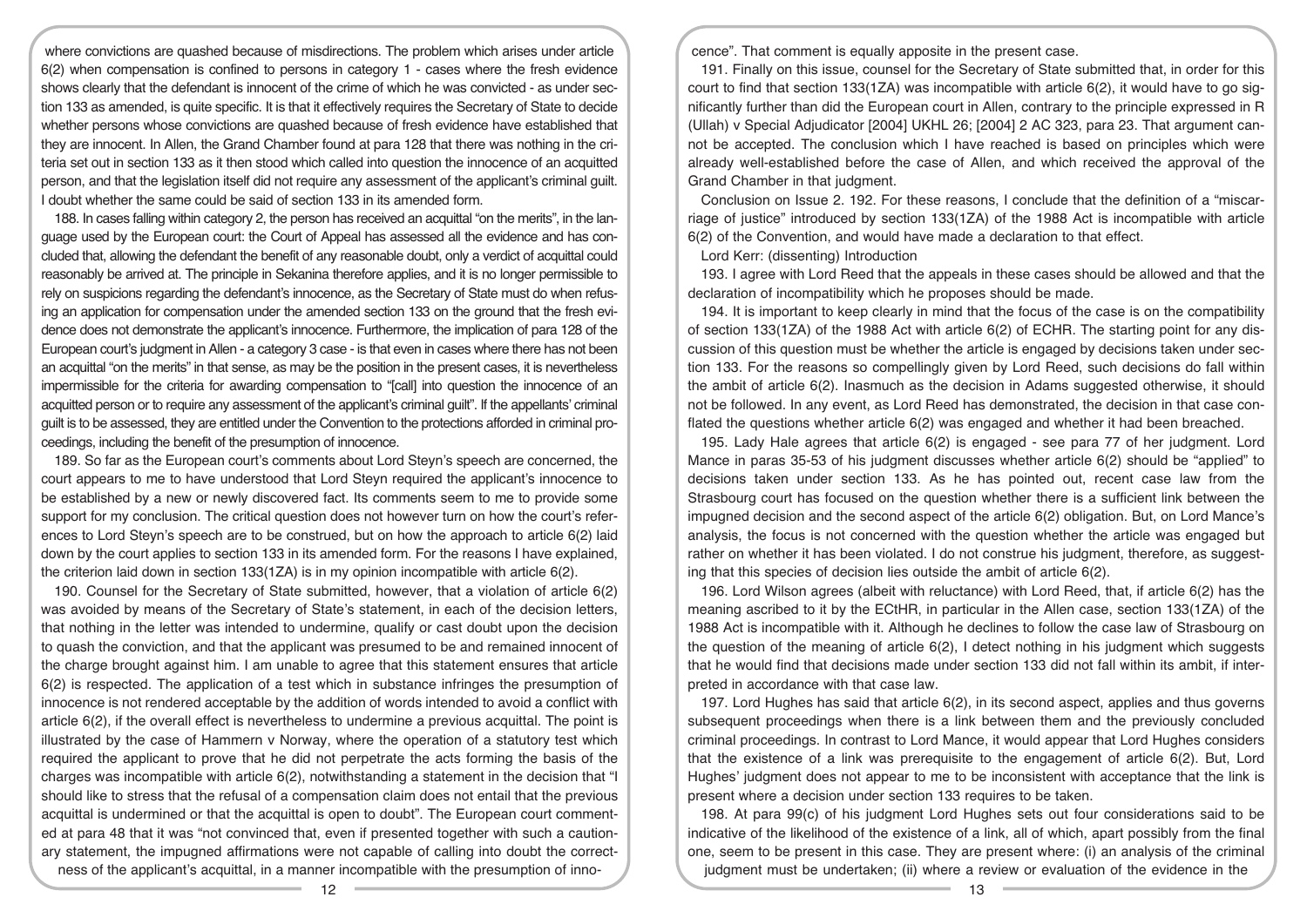criminal file must take place; (iii) where there has to be an assessment of the applicant's participation in some or all of the events leading to the criminal charge; and (iv) where comment must be made on the subsisting indications of the applicant's possible guilt.

199. Plainly, scrutiny of the criminal judgment must underpin any decision under section 133; likewise, a review of the evidence against an applicant is indispensable; and this must include an assessment of his participation in the events which led to the criminal charge. The only possible debate is as to whether "comment … on subsisting indications of the applicant's possible guilt" requires that a statement be made by the decision-maker or merely that a judgment be reached by him on these questions: does contemporaneous information lead to the conclusion that the applicant has been fully exonerated; or that he could never have been properly convicted; or whether sufficient new material has been adduced which rendered the conviction unsafe on the basis that a jury might or might not have convicted him had such material been produced at his trial. It seems to me that the decision under section 133 will inevitably require a judgment to be made on those issues and, if that is what is required to meet Lord Hughes' final criterion, the decision plainly comes within the ambit of article 6(2).

200. Lord Lloyd-Jones does not directly address the question of the engagement of article 6(2) as opposed to its possible violation but, as with Lord Wilson's judgment, I detect nothing in his judgment which is counter indicative of acceptance that article 6(2) is at least engaged by decisions made under section 133.

201. In light of all this, it appears to me that there is general agreement among the members of the court - or, at least, no overt dissent, that decisions made under section 133 fall within the ambit of article 6(2). The question to be concentrated upon, therefore, is whether the context set by section 133(1ZA) involves an inevitable conflict with the article. Put more simply, if a decision as to whether a person whose conviction has been quashed is to receive compensation only if he shows that he was innocent, is such a requirement compatible with article 6(2)?

Innocence. 202. There has been much erudite discussion in the judgments of other members of the court about the nature of innocence and the inaptness of the criminal trial to investigate and pronounce upon the question whether a defendant is innocent, as opposed to not being proved to be guilty. I do not propose to add to that discussion beyond observing that, inevitably, there will be many who are charged with or tried on criminal offences who are truly innocent but are unable to establish their innocence as a positive fact. That undeniable circumstance must form part of the backdrop to the proper approach to the application of article 6(2) of ECHR.

203. It seems to me that much of the jurisprudence on the "second aspect" of the sub-article has been influenced, albeit perhaps not explicitly, by the dilemma that this presents. The opportunity to proclaim one's innocence and the right to benefit from the recognition and acceptance of that condition lies at the heart of much of the dispute in this case and much of the case law of the Strasbourg court on the subject. But an inevitable sub-text is that establishing innocence as a positive fact can be an impossible task. This is especially so if conventional court proceedings do not provide the occasion to address, much less resolve, the issue.

204. On the other hand, those who have been acquitted simply because the properly high standard for criminal conviction has not been met, but against whom real suspicions as to guilt remain, should not be able to shelter behind the shield of innocence that article 6(2) establishes. In particular, they should not be immune from civil suit from their victims when a less onerous burden of proof as to their involvement in the activity alleged in the criminal proceedings is involved.

The Strasbourg jurisprudence 205. It would be idle for me to recapitulate on the exten-

sive examination of the case law of ECtHR that has been undertaken by the other members of the court. I consider that Lord Reed has convincingly demonstrated (in paras 161-175 of his judgment) that there is a "clear and constant" line of jurisprudence from that court which establishes that the relevant question is "whether there was a link between the concluded criminal proceedings and the compensation proceedings, having regard

to the relevant considerations" set out in para 104 of the judgment in Allen. For the reasons that Lord Reed has given, I consider that such a link is clearly established. The "relevant considerations" in this context will, of course, include the circumstances of the applicant's ultimate acquittal of the charge against him. If this is on the basis of a doubt as to whether he should have been acquitted, he will not be able to avail of the article 6(2) protection; if, on the other hand, he can show that he ought never to have been charged or convicted, he will.

206. I do not agree with Lord Mance's proposition that "the real test is, or should be, whether the court in addressing the civil claim has suggested that the criminal proceedings should have been determined differently" (para 47 of his judgment). There are two fundamental objections to that formulation of the test. The first is that it would cut out a swathe of deserving applicants when they have not been able to prove that they are innocent when they are in fact. The second is that their fate is determined on the phraseology which happened to be chosen by the court.

Conclusion. 207. For these reasons and those much more fully expressed by Lord Reed, I would make the declaration of incompatibility which the appellants seek. (Ends)

#### Comment from Simon Hattenstone, Guardian Columnist

Disgusting, Just another example of how Britain is becoming more and more punitive and unjust. The idea that people who have their lives destroyed by being wrongfully imprisoned should not be compensated is shocking. And the notion that it is for people like Sam Hallam and Victor Nealon, who have suffered horrific miscarriages of justice, to prove their innocence rather than for the state to prove their guilt is counter to the very concept of British justice – innocent till proven guilty.

Comment from Daniel Machover Hickman & Rose

"This is a deeply disappointing decision which re-enforces the unfair principle that innocent people who have been wrongly convicted of crimes cannot be properly compensated for the terrible impact this has had on their lives, even after fighting through to a second successful appeal. It means that victims of long-running and egregious miscarriages of justice can be victimised twice over: once by the trial court which found them guilty; then again by a Government minister, which prevents them getting their lives back on track. This decision means someone seeking compensation for a miscarriage of justice must, in effect, themselves come up with new facts which not only fatally undermine the miscarriage of justice, but conclusively prove their innocence. This can be extremely difficult, indeed all too often impossible, to do. As the minority of the Court rightly implied, the judgment of the majority is unfair and regressive. It creates too restrictive a compensation regime by which many people who obviously deserve compensation for terrible miscarriage of justices are left in the cold. In making this decision the Supreme Court has damaged the public trust in the judiciary in this important area of law in upholding the rights of those such as Andrew Adams."

Comment from Michael Naughton, University of Bristol

R v Hickey and Others (the case known as the Bridgewater Four) states that the presumption of innocence is returned to successful appellants. Wednesday's Supreme Court ruling works counter to this, requiring victims of miscarriages of justice to prove not only some-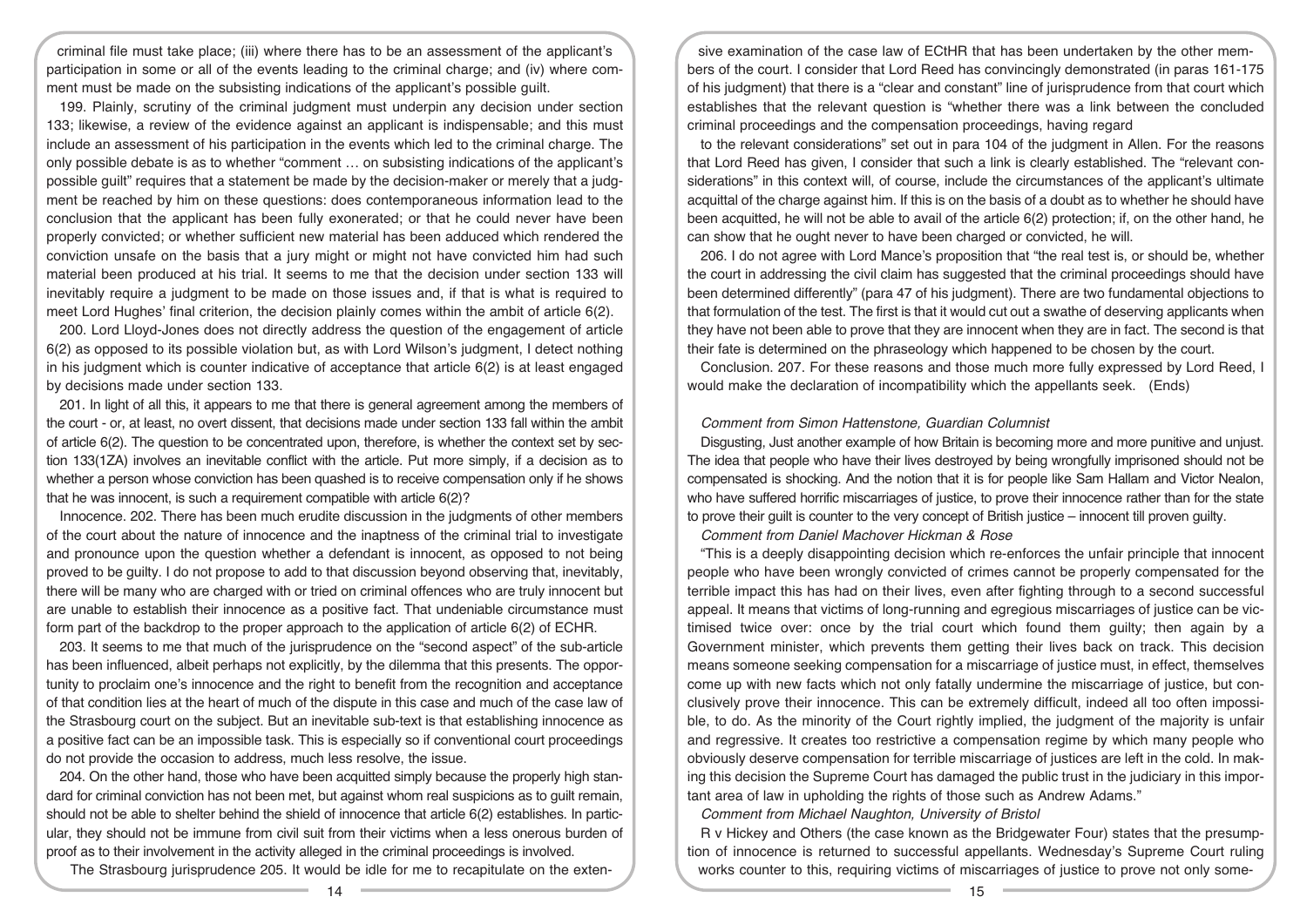thing that they cannot prove (I cannot prove that I didn't kill Jill Dando, for instance), but something which they are not required to prove in law. In this light, Wednesday's judgement is revealed as a pernicious form of political violence that compounds the forms of social stigma and psychological and financial harm that victims of wrongful convictions and their families suffer. It highlights, too, that the State cares nothing for the untold damage caused to innocent men and women in this country, by its agents in the guise of the police, prosecution, and so on, who are simply cast aside to survive on their own devices if they have the audacity to challenge their wrongful convictions and reveal such State abuse. This decision must be challenged in the interests of us all - if they can do this to one of us, they can do this to any of us.

Comment from Paddy Hill "Birmingham Six"

"If the Police can take you from your home and family depriving you of your life and liberty without consequence then no one is safe. I have said it for many years. This can happen to anyone. Don't wait till it happens to one of your own before you asks questions about what is done in your name to innocent people. Compensation does not give you your life back but it is a recognition of the wrong done to you by the state. For the state to renege on this shows our courts, and the Lords responsible for this judgement have no interest in justice, or basic common decency. Innocent men and women who are wrongfully convicted get none of the support they require from the state. They want to brush us under the carpet. We are the guilty secret at the heart of the failure of the British Judicial system. It is no surprise that our fight goes on for justice".

Comment from Mike O'Brien 'Cardiff Three'

"I feel the decision in the Supreme Court today insinuates that victims of miscarriages of justices got off on a technicality when in fact their innocence should not be in doubt. I feel very angry the supreme court has denied genuine victims of a miscarriage of justice compensation they rightly deserve this matter has to go to the echr courts as the law is clear on this matter that innocent people are entitled to compensation, its a disgrace".

Comment from Emily Bolton, Centre for Criminal Appeals

"The Supreme Court was wrong not to declare this shameful law incompatible with the presumption of innocence. "Miscarriages of justice destroy lives. Victims of them can never be truly 'compensated' but the current law needs to be scrapped. The Government should act to ensure all miscarriage of justice victims get the apologies they deserve as well as the support they need to help rebuild their lives".

Comment from Sue Stephens Progressing Prisoners Maintaining Innocence

The Supreme Court's concern is always to uphold the 'infallible' Justice System, but at what price to hundreds of wrongfully convicted people and their families? If these two cases do not deserve acknowledgement and compensation, then no-one does. Never innocent enough it would seem.

Comment from Naima Sakande Women's Justice Advocate

"Compensation is a form of apology. What the Supreme Court has essentially said, is that no apology is owed by the state to those it has wrongfully imprisoned. Miscarriage of justice victims deserve better and the British judiciary has to be brave enough to face up to it's mistakes. This decision is a tragedy for justice.

## "Detective Chief Inspector Guilty of Plotting With Police Colleague to 'Fit Up' Two Suspects

Adam Forrest, Independent: Elizabeth Belton, a former detective chief inspector, was found guilty of conspiracy to pervert the court of justice and sentenced to two years in prison. Her West Yorkshire Police colleague, PC Judith Mulligan, was given a 12-month sentence, suspend-

ed for two years, for her role in the conspiracy. Leeds Crown Court heard that the pair had plotted to corrupt an identification procedure in an effort to secure convictions against two men. Judge Tom Bayliss QC told Belton she had "driven a coach and horses" through police procedures designed to ensure integrity in the justice system. "The public must be able to trust the police to uphold their rights," he said. "How can the public do that when senior police officers are subverting those rights?" He added: "I think you, Elizabeth Belton, got carried away. You were showing off to your friend and you were throwing your weight around with junior colleagues."

Belton sent a string of incriminating text messages to Mulligan boasting about interfering with an investigation, the court heard. The corruption took place in September 2013, after two men tried to break into Mulligan's home in the Pudsey area of Leeds. Officers were unable to find any forensic evidence at the police constable's house and the investigation hinged on Mulligan's identification evidence. The officer had first described two teenage suspects wearing dark clothing for the burglary, but officers stopped and arrested two men aged in their thirties. Mulligan later changed her description of the suspects, stating they were older. The court heard how Mulligan and Belton arranged for photographs to be taken of the two arrested men and sent to the police constable prior to the identity procedure. Belton sent text messages to Mulligan saying: "You've fit him up lol." Her texts also described the suspects as "little sh\*ts" and stated: "They deserve it. I hate burglars". The two men charged with attempted burglary were subsequently jailed for 12 months and 28 months.

The offence did not come to light until two years after the incident when Belton's text messages were found by a detective constable who was investigating an unrelated case. The prosecution said the messages were direct evidence of a plan to corrupt the identification procedure. A third defendant, former police sergeant Mohammed Gother, was found not guilty of corrupting an identification procedure.

## Self-Harm Rate Among Children in Custody Soars By 37% in Three Years

May Bulman, Independent: Rates of self-harm among children in custody have soared by 37 per cent in three years, fuelling concerns that there is a lack of support for vulnerable people in the youth justice system. An analysis of government figures shows there were 108 incidents of self-harm for every 100 young people in custodial settings – which include those in young offenders institutions (YOIs), secure training centres (STCs) and secure children's homes – in 2016-17, compared with 79 per 100 in 2013-14. The rise was particularly stark in STCs and secure children's homes, which accommodate young offenders aged between 12 and 17 who are deemed to be the most vulnerable. Self-harm incidents increased by 159 per cent, from 306 to 794, despite the number of youths in these facilities falling by 32 per cent, from 390 to 267. Campaigners said the rise could be attributed to a shortfall in mental health support in youth custodial settings, as well as austerity cuts to children's services in the community.

Shadow justice secretary Richard Burgon said the figures were deeply troubling. "Far too many children are being sent to custody when what they really need is help and support, including for their mental health," he said. "The state has a special responsibility for children in its custody and this situation cannot be allowed to continue." Recent Ofsted reports have raised concerns about self-harm in STCs, with one citing a lack of detail and rigour in practices in measuring young offenders' mental health, and another noting there is not enough account of trends in behaviour which could lead to self-harm. The Independent reported a year ago that children in custody were facing a significant shortfall in mental health provision as a result of reduced services in STCs, with some given no access to psychology services and having to wait more than half a year for treatment.

Carolyne Willow, director of children's rights charity Article 39, described the rise as appalling but